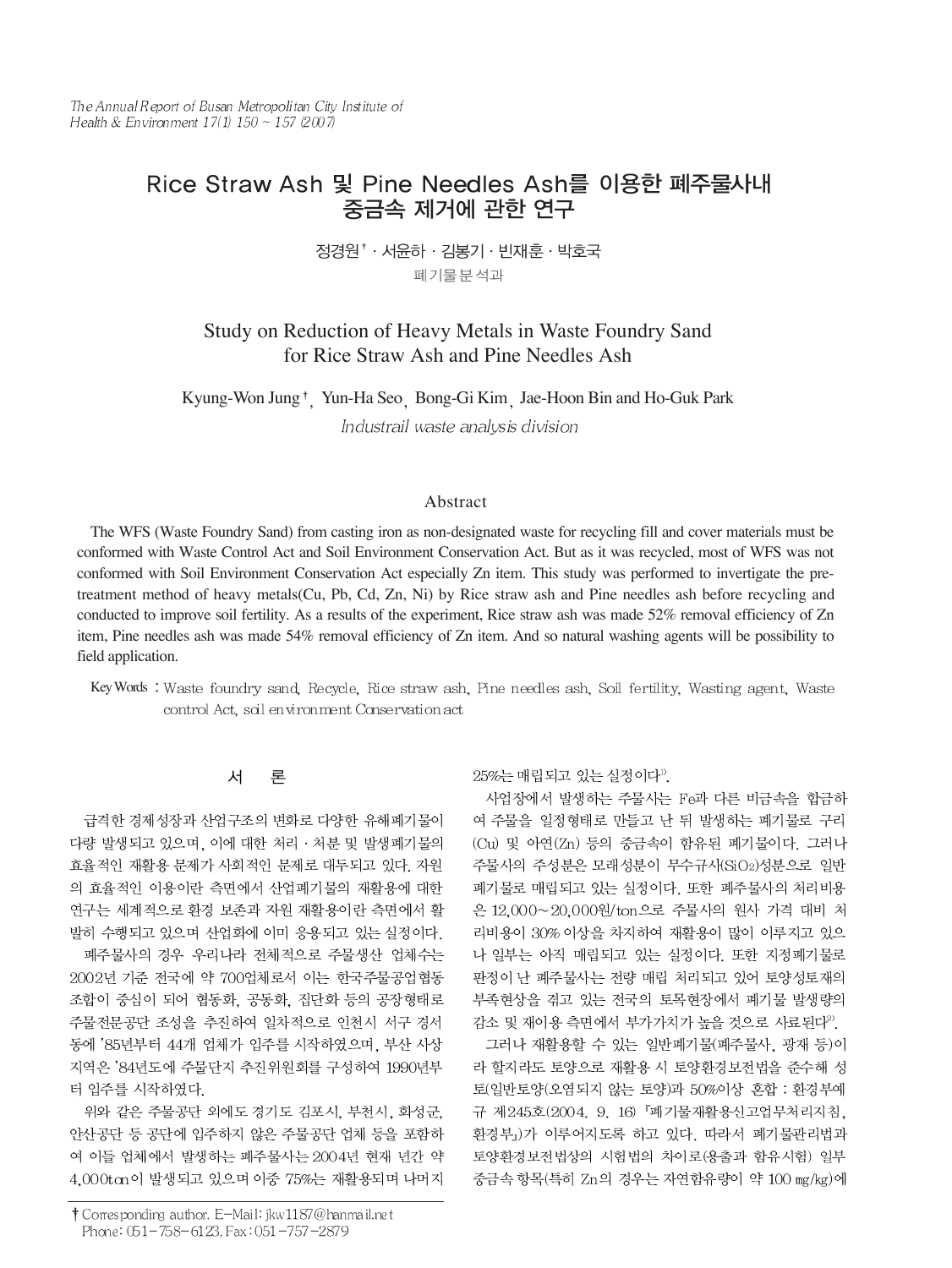|                        | Name                               |                                           |                                                                                      |                        | Classification method  |       |          |
|------------------------|------------------------------------|-------------------------------------------|--------------------------------------------------------------------------------------|------------------------|------------------------|-------|----------|
| Items                  |                                    | Application<br>material and use           | Mixing material<br>and ratio                                                         | Color after<br>molding | Color after<br>molding | Gloss | Moisture |
| $Clav$ coking $-WFS$   | Green sand<br>mold                 | Using mold<br>of cast iron                | Silica sand $:93\%$<br>Bentonite $:5\%$<br>Coal powder: 2%                           | <b>Black</b>           | <b>Black</b>           | None  | Done     |
| Gas<br>hardening cast  | CO <sub>2</sub><br>foundry<br>sand | Using mold<br>of cast iron,<br>cast steel | Silica sand : $91\%$<br>Silicic acid soda:9%<br>$CO2$ : little amount                | Yellow<br>/ White      | Yellow<br>/ White      | None  | None     |
| Self-hardening<br>cast | Furan resin<br>mold<br>process     | Using mold<br>of cast iron.<br>cast steel | Silica sand $:96\%$<br>Furan resin $: 3\%$<br>Hardening material: $1\%$              | <b>Black</b>           | <b>Black</b>           | Done  | None     |
| Thermoset<br>ting mold | Shell mold<br>process              | Using mold<br>of cast iron,<br>cast steel | Silica sand $:98\%$<br>Penol resin $: 2\%$<br>Hardening material<br>(hexamine) micro | Yellow                 | <b>Black</b>           | Done  | None     |
|                        |                                    |                                           |                                                                                      |                        |                        |       |          |

Table 1. Use and section by WFS(Waste Foundry Sand)<sup>3)</sup>

서 기준을 초과하고 있어 그 대책이 시급한 실정이다. 또한 폐 주물사의 경우 주물형성과정에서 구리, 납 및 아연 첨가량이 많아 토양 성토재로 재이용 시 토양환경보전법상 우려기준을 초과하는 경우가 많다.

또한 주물사는 약 90% 이상이 모래성분(SiO2)으로 구성되 어 있으며 또한 주물의 일정형태를 유지시키기 위하여 주물사 의 점도유지를 위해 약 5%의 벤토나이트(bentonite)와 주물 과 주물사의 이형재(異型材)역할을 하는 석탄가루가 약 2%로 구성되어 있다<sup>3</sup>. 이 이형재 역할을 하는 석탄가루의 색깔이 검 정색으로서 주물사와 혼합되었을 때 검정색을 띄게 된다. 이러 한 이유로 성토재로 재활용되었을 경우 색깔로 인한 민원인의 거부감이 생겨 다수의 민원을 발생하는 원인이 되기도 한다.

따라서 본 연구에서는 사업장에서 발생하는 폐주물사를 토 양으로 재활용되기 전에 천연세정제(볏짚 및 솔잎재)를 이용한 중금속의 물리적 처리(세정) 및 토양 비옥도를 증가시켜 주변 토양오염 방지 및 친환경적인 폐기물 재활용 방법을 연구하고 성토재로 재활용할 경우 토질역학적 시험을 통해 지반안정도 에 미치는 영향을 검토해 보았다.

# 폐주물사의 일반적인 특성

주철소 주물공장의 경우 생형사, 중대형물의 경우 후란주형 사를 거의 대부분의 공장에서 사용하고 있고 일부 업체에서만 주철대형물에는 공장이 대부분이다. 주철공장의 경우 대부분 자동조형설비 및 자경성 조형설비를 갖추고 있는 편이어서 주 물사를 회수하여 재사용하고 있다.

생형주형의 경우, 중자는 대부분 Shell, 펩셋, 콜드박스 등 으로 만들어지기 때문에 모래의 회수 순환시스템에서 중자사 만큼이 배출되고 각 업체에 따라서 순환주물사의 관리를 위하 여 5% 정도의 신사(新沙)를 첨가하는 곳도 있으므로 추가되는 모래는 주물공장 밖으로 배출된다. 후란주형사의 경우, 중자도 후란중자를 쓰기 때문에 추가되는 모래가 없어서 회수시의 분 진만 폐사로 배출되는 편이다.

우리나라의 경우 진해 마천주물단지에서 생형주형의 폐주물 사가 8개 업체로부터 30.360톤/년으로 가장 많이 발생되었 고, 다음으로 후란주형 폐주물사가 5,700 톤/년, 이산화탄소 (CO2) 주형 폐주물사가 3.320 톤/년 발생되었다. 주형종류별. 재생처리용도별 매립방법별로 주물사가 분리 처리되지 않는 업체별로 사용하고 있는 모든 종류의 폐주물사를 함께 섞어 폐 기하고 있다.

60여만톤 중 75% 정도는 위탁 매립되고 나머지 25%정도는 자가 처리되는 것으로 알려져 있으나 그 처리방법이 불투명한 실정이다. 위탁처리 시 처리비용은 다산주물공단의 경우 공단 을 조성할 때 전용주물사 매립장을 확보하여 비교적 저렴한 처 리비로 매립하고 있고, 경인주물공단의 경우 수도권 매립지에 서 반입을 시켜주지 않아 단순매립 보다 도로 기층재 및 벽돌 재료 등 타 용도로의 활용율이 높기 때문에 위탁업체를 통한 처리비가 가장 저렴하다. 마천주물공단의 경우 전용매립장이 나 타 용도로의 활용율이 낮은 편이다.



Fig. 1. Particle size distribution curve and optimum density for moisture content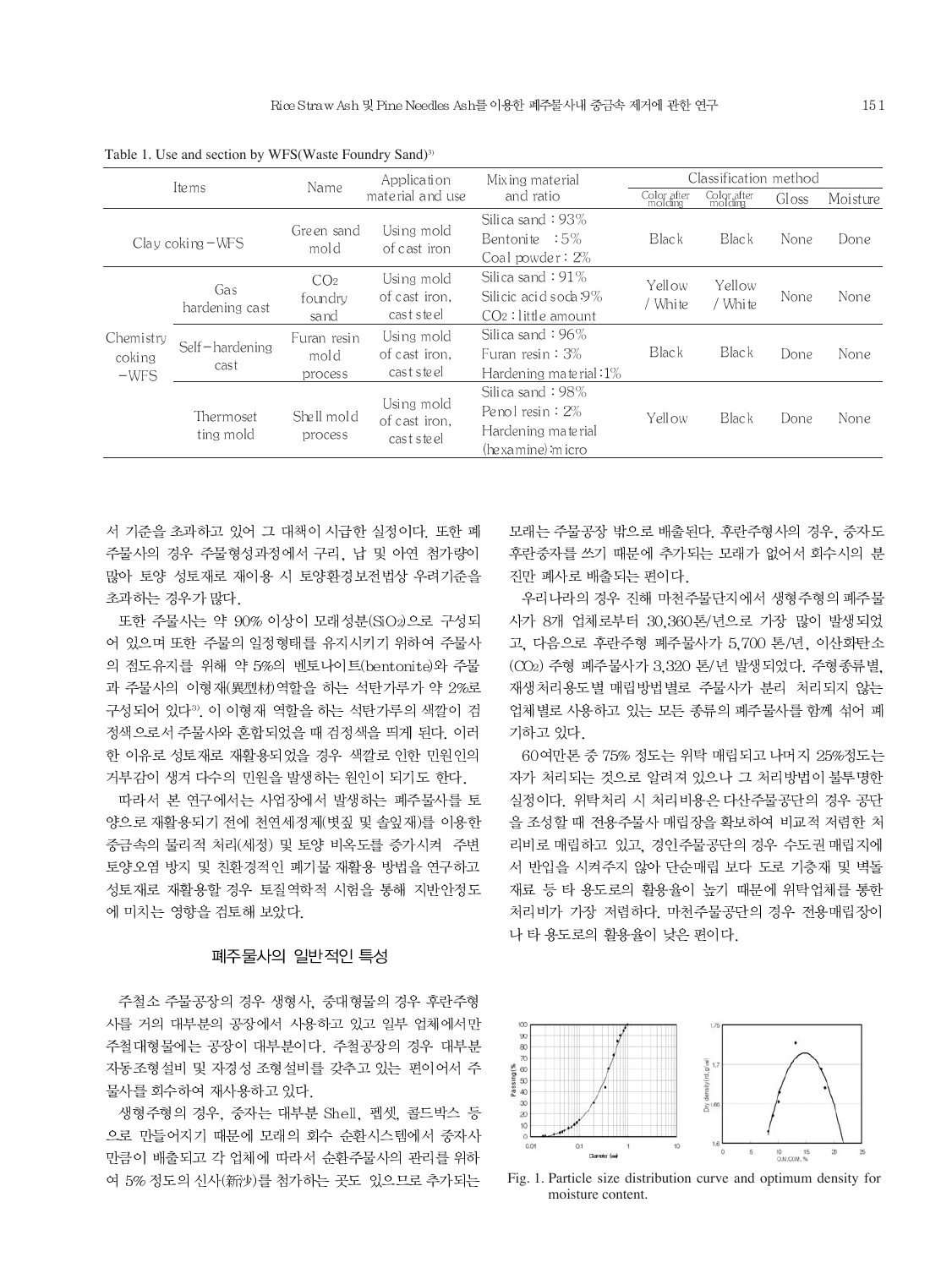폐주물사 등 일반폐기물(재활용 가능 폐기물에 한정)을 성토 재나 도로기층재로 재활용 할 경우 일반토양을 50%이상 혼합 하여 토양오염우려기준에 적합한 지 여부를 검토(환경부예규 제245호(2004.09.16) 『폐기물재활용신고업무처리지침, 환경 부』하도록 되어 있다. 또한 폐주물사 중에서도 점토점결폐주 물사(이하 "점토사")는 재활용이 가능하나 화학점결폐주물사 (이하 "화학사")는 재활용이 불가능하다.

이는 Table 1과 같이 주물사의 사용용도 및 방법에 따라 성 분내용물 및 배합비율이 변화하여 주물사의 색깔 및 함수율의 차이가 있으며, 화학사의 경우 유해물질(페놀 등)의 함유 등을 이유로 재활용이 불가능하다. 한편 점토사는 주형 cast의 점 도를 높이기 위해 벤토나이트(bentonite)와 주물작업이 끝난 이후 제품과 주물사의 이형작업을 돕기 위해 석탄가루를 사용 한다. 따라서 점토사가 폐기되어 재활용될 시 그 색깔과 성상 이 검정색을 띄며 우수에 의해 침출수가 발생할 경우 검정색 폐수가 발생하여 민원의 대상이 되기도 한다.

본 연구에서는 사업장 폐기물로 발생하는 점토사를 토양 성 토재로 재활용할 경우 중금속으로 인한 토양에 미치는 영향을 최소화할 수 있는 방안을 천연세정제를 통해 중금속의 물리적 세척 및 비옥도를 증가하여 주변토양에 미치는 영향을 최소화 하는 동시에 성토재로써의 토질역학적 적합성 여부를 검토하 여 점토사의 재활용에 기초 자료를 제공하는 것에 그 목적이 있다.

## 실험재료 및 방법

#### 폐기물 실험

용출대상 폐기물 : 본 연구에서 사용한 점토사는 부산 사상구 에 위치한 폐주물사 재활용 사업장으로 Fig. 1과 같이 입도분석 결과 토양의 분류(USCS : Unified Soil Classification System)<sup>4) 방법에 의해 SP-SM으로 Silt를 함유한 Sand로 분</sup>



Fig. 2. Picture of sample (Waste Foundry Sand)

류되었으며 최적함수비(Optinum moisture content (O.M.C),%) 14%일때 최대건조밀도(Maximum dry density( r dmax, g/cm)는 1.73으로 나타났다. 그리고 토질역 학적 물성분석 결과 비중(Specific gravity, KS F2308) 2.55. 액 · 소성한계시험(Liqudity · Plasticity limit, KS F2303/ KS F2304)®에서 비소성(Non-plasticity)으로 나타났으며, 균 등계수(Uniformity coefficient, Cu) 12.55, 곡률계수 (Curvature coefficient, Cg) 4.9로 입도분포가 균일하며 성토 재로서의 안정화에 도움이 될 것으로 판단된다. Table 2는 점 토사의 물리적 특성을 나타내었다.

#### 천연세정제 I (볏짚재 : Rice straw ash)

볏짚은 김해시 일원의 일반미를 생산하고 있는 논에서 생산 된 것을 수거하여 대기 중에서 건조 후 약 2cm 크기로 절단시켜 전기로(Si-EMFM)에서 탄화(약 200℃)시킨 다음 HOMOGA NIZER WARING 31BL91로 파쇄 후 #100(150 μm)채를 이용 하여 시료를 균질화 시켰다. Table 3에 나타낸 바와 같이 볏짚 재의 물리적 성상은 pH 10.9, 함수율(MC) 1.0%, 휘발성고형물 (VS) 14.4%, 유기물함량(OC) 14.6%로 약 알카리성에 유기물 함량이 낮은 것으로 나타났다.

Table 2. Physical specification of waste foundry sand

|            | Test items                                                  | <b>Results</b>        | Soil tex ture (USCS) |
|------------|-------------------------------------------------------------|-----------------------|----------------------|
|            | Specific gravity                                            | 2.55                  |                      |
|            | Liqudity limit                                              | $Non-plasticity$      |                      |
|            | Plasticity limit                                            | $Non-plasticity$      |                      |
|            | Permeability coefficient k [cm/sec]                         | $1.81 \times 10^{-5}$ |                      |
| Rod        | Maximum dry density $\left( r \frac{dm}{d} \right)$ [g/cm'] | 1.73                  |                      |
| tamping    | Optinum moisture content( $O.M.C$ ), $[\%]$                 | 14                    | <b>SM</b>            |
|            | Passing $#4$ sieve $[\%]$                                   | 96.25                 |                      |
|            | Passing $\#200s$ ieve $[\%]$                                | 15.46                 |                      |
|            | $D_{15}$ , mm                                               | 0.0075                |                      |
| Mechanical | $Ds5$ , mm                                                  | 0.4435                |                      |
| analysis   | Uniformity coefficient, Cu                                  | 12.55                 |                      |
|            | Curvature coefficient, Cq                                   | 4.9                   |                      |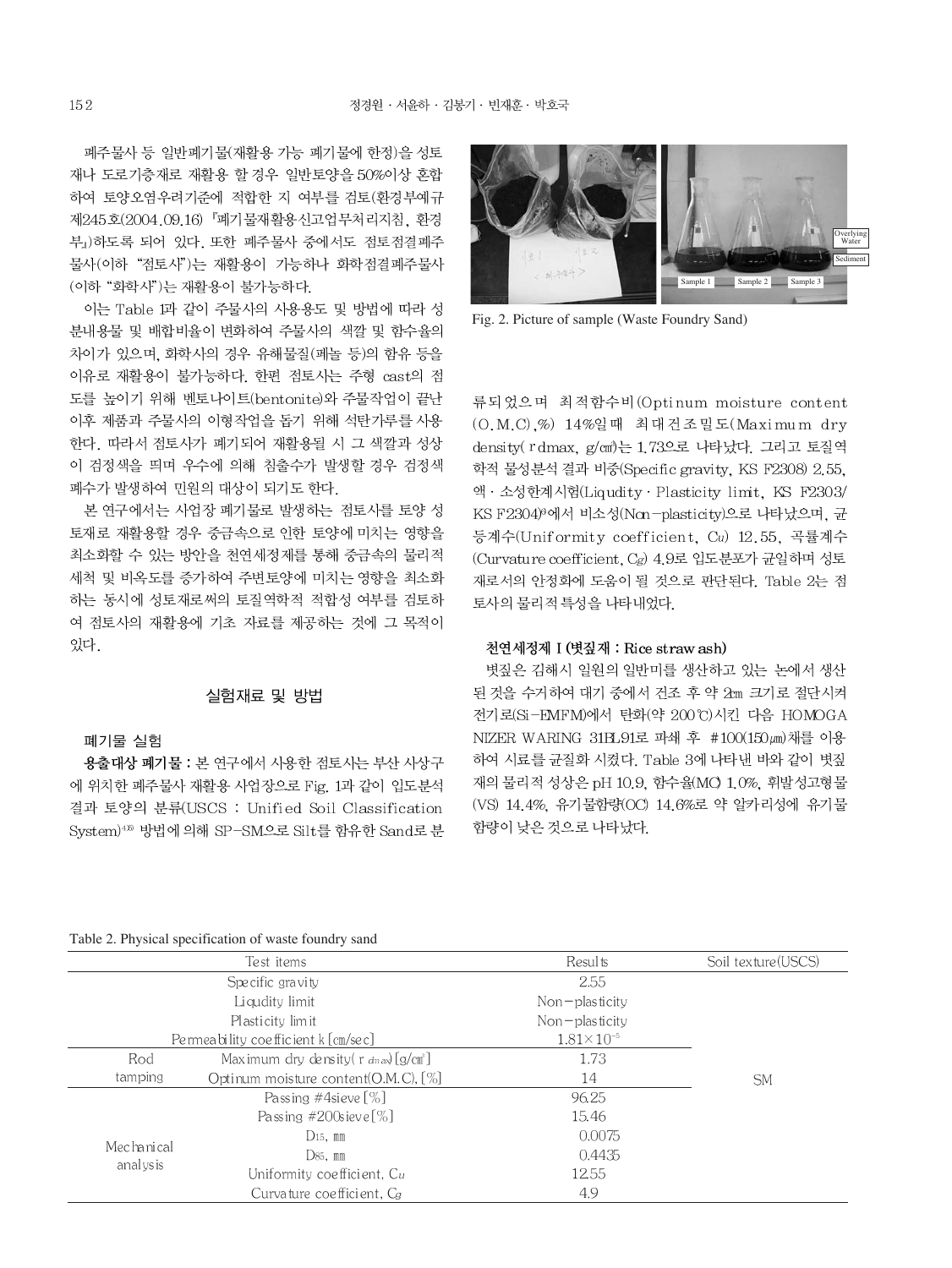Table 3. Physical characteristics of rice straw ash and pine needles ash

| lte m                 | Rice straw ash | Rice straw ash | Pine needles ash |
|-----------------------|----------------|----------------|------------------|
| рH                    |                | 10.9           | 5.Y              |
| Mositure Content (MC) | %.             |                |                  |
| Volatile Soilde (VS)  | %              | 14.4           | 91.5             |
| Organic Content (OC)  | %              | 14.6           | 93.4             |



Fig. 3. Picture of washing agents (pine needles and rice straw).

#### 천연세정제 Ⅱ (솔잎재 : Pine needles ash)

솔잎은 수영구 금련산 일원의 야산에서 솔잎을 수집하여 볏 짚의 전처리 과정과 동일한 방법으로 처리 후 시료를 전기로에 서 탄화 후 HOMOGANIZER WARING 31BL91로 파쇄 후 시 료를 균질화 시켰다. 솔잎재의 물리적 성상은 Table 3.에 나타



Fig. 4. pH variation of rice straw and pine needles ash.

낸 바와 같이 pH 5.9,함수율(MC) 2.0%, 휘발성고형물(VS) 91.5%, 유기물함량(OC) 93.6%로 볏짚재와는 다르게 휘발성고 형물 및 유기물함량이 높으며 약 산성을 띄는 것으로 나타났다.

#### 중금속 탈착 실험

볏짚 및 솔잎재에 대한 폐주물사의 중금속 용출정도를 알아 보기 위하여 볏짚 및 솔잎재와 증류수의 비율을 각기 달리하여 pH변화를 조사한 결과(Fig. 3 참조) 세정제와 증류수의 비율 이 1: 10(W/V%)까지 변화가 없어 본 실험에서 적정혼합비율 을 1:10(W/V%)으로 설정하여 재(Ash) 40 g에 증류수 (Distilled water)를 100℃로 가열한 후 400 ml를 혼합한 후 5A여지(110mm)로 여과한 상등수를 용출용매로 사용하였다. 이 때의 각각의 pH는 10.9와 5.9로 나타났다. 중금속의 탈착정 도를 알아보기 위한 전처리 작업으로 점토사를 충분히 각 세정 액에 침적시켜 24시간 완속교반(35±5회/분)하여 -70℃로 동 결건조 후 폐기물관리법과 토양환경보전법에 준하여 용출시험 및 함유시험(Cu, Pb, Cd), 전함량법(Zn, Ni)에 의한 분석을 실시하였다.

#### 볏짚재 및 솔잎재의 화학적 특성

볏짚재의 성분분석 및 중금속 분석결과(Table 4 참조) K 2,060.000ppm, Si 5.968ppm, Ca 1.091ppm, Mg 0.940ppm과 Cu 0.008ppm, Cd 0.011ppm, Zn 0.092ppm, Ni 0.031ppm였으며, 솔잎재의 경우 K 139.750ppm, Si 0.620ppm, Ca 14.200ppm, Mg 46.820ppm과 Cu 0.008ppm, Cd 0.005ppm, Zn 0.182ppm, Ni 0.008ppm으로 볏짚재와 솔잎재의 중금속 농 도 또한 다르게 나타났다.

| Item                       |    | Unit | Rice straw ash | Pine needles ash |
|----------------------------|----|------|----------------|------------------|
|                            | Si | mg/L | 5.968          | 0.620            |
|                            | Ca |      | 1.091          | 14.200           |
| Component analysis         | K  |      | 2.060,000      | 139.750          |
|                            | Mg |      | 0.940          | 46.820           |
|                            | Cu |      | 0.008          | 0.008            |
|                            | Pb |      | 0.000          | 0.000            |
| Heavy metals concentration | Cd | mg/L | 0.011          | 0.005            |
|                            | Zn |      | 0.092          | 0.182            |
|                            | Ni |      | 0.031          | 0.008            |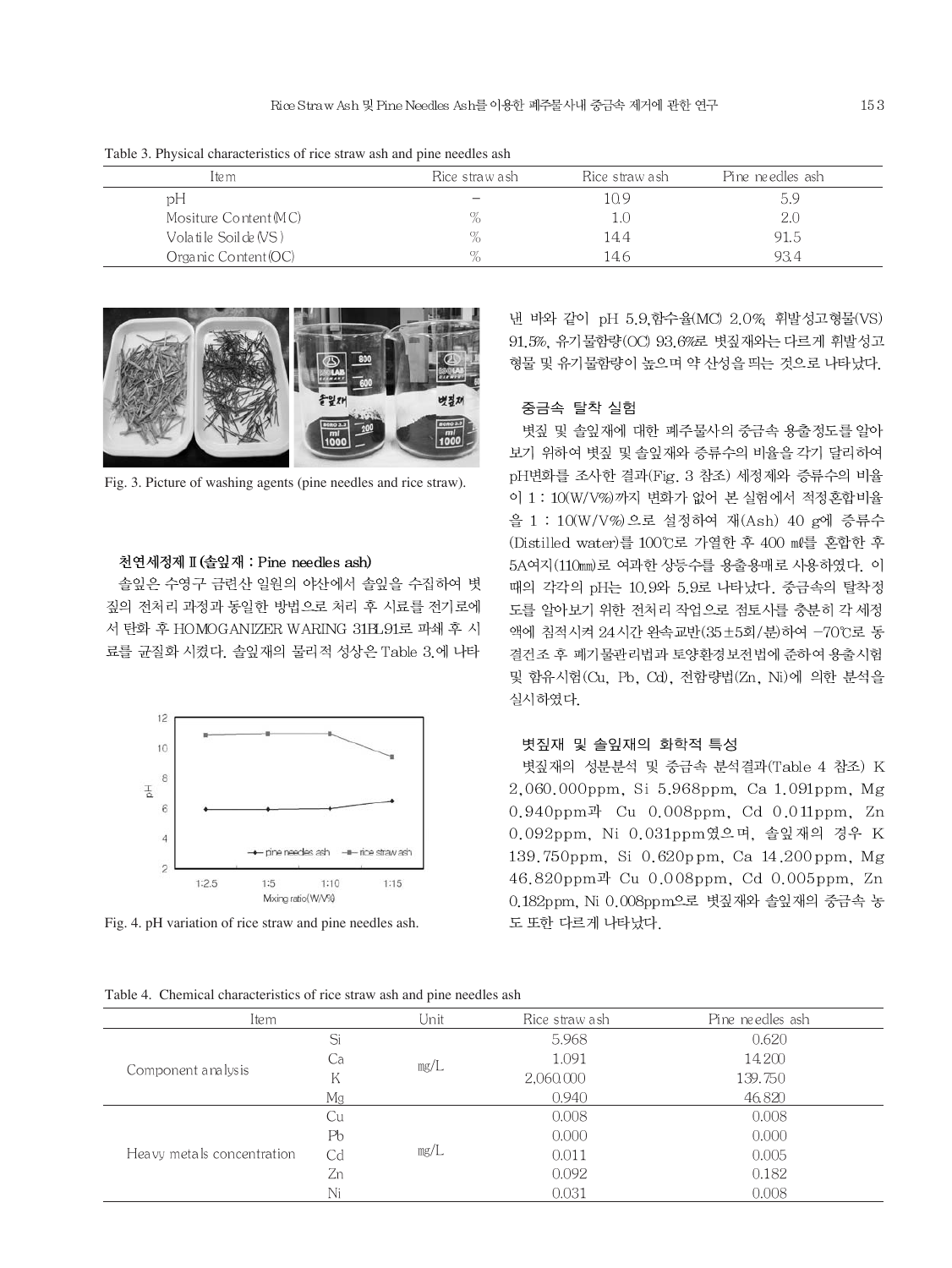| Table 5. Comparison of KSLT <sup>7)</sup> and KSST <sup>8)</sup> |  |
|------------------------------------------------------------------|--|
|                                                                  |  |

| Ite m                   | $KSLT^*$             | KSST**8                         |
|-------------------------|----------------------|---------------------------------|
| Application             | As classifing waste  | Analysis of contamintes in soil |
| Sample $a$ mount $(g)$  | 50                   | 10                              |
| Partical size (mm)      | 〈5                   | 〈2                              |
| Agitation solvents      | $DW + Hcl$           | $0.1N$ Hcl                      |
| Instrument              | Horizon round shaker | Thermo-horizon shaker           |
| Agitation $pH$          | $5.8 - 6.3$          | K1.0                            |
| Sample & solvents ratio | 1:10                 | .5                              |
| Temperature()           | Room temperture      | Room temperture                 |
| Agitation time( $\ln$ ) | 6                    |                                 |
| Agitation condition     | $200$ rpm            | $100$ rpm                       |

\* KSLT: Korean Standard Leching Test

\*\* KSST: Korean Standard Soil Test

#### 실험방법

조사 대상 폐기물의 시료는 우리나라 폐기물 공정시험방법 에 준하여 채취하였으며, 용출 및 함유시험방법은 각각 폐기물 공정시험법과 토양환경보전법상의 KSLT(Korean Standard Leching Test)와 KSST(Korean Standard Soil Test)를 기 초로 하여 pH변화와 진당시간에 따른 중금속(Cd. Cu. Pb. Zn, Ni)과 양·음이온(Na+, NH4+, Ca<sup>+</sup>, Mg<sup>2+</sup>, K<sup>-</sup>, SO4<sup>2-</sup>, NO<sup>3-</sup>, Cl<sup>-</sup>)의 농도변화를 각각 AAS(Atomic Absorption Spectrophotometry, SpectraAA 220FS, Varian) 및 IC(Ion Chromatography, DX-12, DIONEX)로 분석하였다.

#### 폐기물관리법과 토양환경보전법의 비교실험

동일 시료에 대한 비교실험을 통해 폐기물관리법과 토양환 경보전법상의 폐기물에 대한 용출농도를 비교함으로써 일반폐 기물의 성토재로 재활용 시 토양환경보전법에 어느 정도 기준 을 초과하는 지를 알아보기 위한 실험을 실시하였다.

Table 5는 폐기물관리법과 토양환경보전법의 실험법을 비 교한 표로서 두 법의 큰 차이는 용출용매가 각각 증류수 (Distilled water, pH 5.8~6.3)와 0.1N HCl으로 폐기물관리 법은 강우에 의한 중금속의 용출정도를 알아보는 실험인 반면 토양환경보전법은 토양으로 성토된 이후 여러 가지 조건에 의 해 지속적인 중금속의 용출정도를 알아보는 실험이다.

### 결과 및 고찰

본 실험결과 2가지 시료에서 폐기물공정시험법 제2장의 폐 기물분석방법에 준하여 실험한 결과 Fig. 5와 같이 지정폐기 물 유해물질 함유기준을 초과하지 않아 일반폐기물로 판정이 났다. 또한 동일 시료에 대해 토양환경보전법에 의한 분석을 실시한 결과 일반폐기물로 판정이 난 경우라도 토양오염공정 시험법으로 분석할 경우 토양오염우려기준을 초과하는 경우가



Fig. 5. Concentration of heavy metals in waste foundry sands by Waste Control and Soil Environment Conservation Act.

있어 본 연구에서는 사업장 일반폐기물로 분류된 점토사를 폐 기물관리법과 토양환경보전법으로 동시에 분석을 실시하여 그 오염도 비교 및 중금속 제거 방안을 검토하였다.

#### 점토사의 재활용 전 · 후의 유해중금속 농도변화

본 실험에서는 폐기물로서의 점토사 및 토양으로의 재활용 개념에 관한 2가지 관점에서 시험분석을 실시하였다. 즉 점토 사는 사업장에서 배출 당시 사업장 폐기물로 배출되므로서 토 양으로 재활용할 때 유해중금속의 용출농도 및 그 유해성이 정 확하게 규명되지 않아 재활용에 따른 주민인식 부족 및 막연한 폐기물에 대한 불신감을 해소하는 차원에서 이번 연구사업을 실시하였다.

Fig. 5는 재활용하기전의 대상 폐주물사에 대해 각각 폐기물 과 토양환경보전법에 준하여 시험한 결과로 Zn > Ni > Cu > Pb > Cd의 순으로 폐기물관리법보다 토양환경보전법에 의한 결과 값이 높게 나타났다. 또한 Zn. Ni 순으로 폐기물관리법에 의한 용출시험보다 토양환경보전법의 함유시험결과 그 농도가 각각 약 7,500배, 13,000배 정도 높게 나타났다.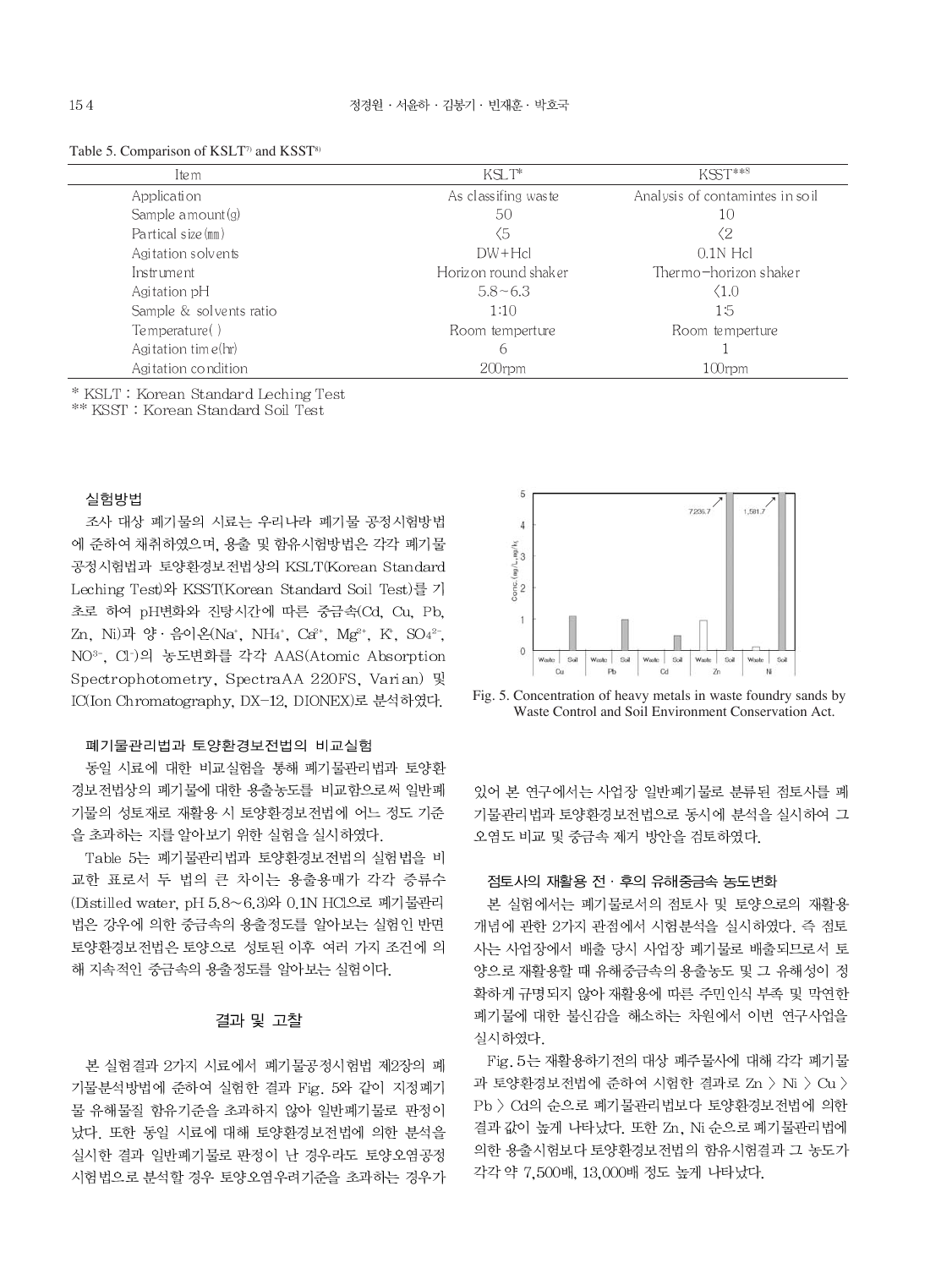

Fig. 6. Variation of heavy metal concentration in agitation time by rice straw ash.



Fig. 8. Variation of anion concentration in agitation time by rice straw ash.

#### 진탕시간별 pH 및 중금속 농도 변화

폐기물관리법에 의한 용출용매의 pH는 진탕 전 5.8~6.3으 로 조정 후 1 : 10(W/V%의 비율로 폐기물과 용출용매를 혼합 한 후 6시간 진탕을 하며, 토양환경보전법은 0.1N HCl의 용 출용매를 이용하여 1시간 항온수조에서 진탕을 한다. 그러나 Cu. Cd. Pb은 용출시간에 따른 중금속 탈착농도를 비교할 수 있지만 Zn. Ni의 경우 폐기물관리법은 용출법. 토양환경보전 법은 전함량법으로 측정하게 되어 있어 비교가 힘든 실정이다. 따라서 본 실험에서는 Cu, Pb, Cd은 폐기물관리법과 토양환 경보전법의 용출시험과 함량시험으로 비교 분석하였으며, Zn, Ni의 경우 용출시험(폐기물관리법)과 전함량법(토양환경보전 법)을 이용한 시간대별 농도변화를 검토하였으며, 볏짚재와 솔 잎재의 현장적용을 위해 24시간 완속교반(35±5회/분) 이후 점토사의 농도변화를 검토하였다.

#### 볏짚재(Rice straw ash)

볏짚재를 이용한 점토사 내 중금속의 탈착정도를 알아보기 위해 진탕시간대별 용출시험과 함유시험을 통한 중금속별(Cu, Pb, Cd) 농도변화와 이에 따른 양 · 음이온의 농도변화를 각각 분석하였다. 한편 Zn, Ni의 경우 토양환경보전법상 건(乾)시 료를 왕수(염산 및 질산을 3 : 1로 혼합)에 녹이는 전함량 시험 법으로 시간대별 농도변화를 알아보기 위해 항온수평진탕기 (100회/분, 진폭 10cm, 30℃)에서 볏짚잿물(볏짚재 : 증류수



Fig. 7. Variation of cation concentration in agitation time by rice straw ash.

= 1: 10(W/V%))을 용출용매로 사용하였다. 그리고 이에 따른 pH 및 양 · 음이온 변화도 분석하였다.

Fig. 6과 같이 용출시험(Leaching method)에서는 용출시 간 5시간대에 가장 많은 중금속 용출농도를 나타내었으며, 특 히 Zn의 용출농도(22.5mg/L)가 가장 높은 것으로 나타났다. 한편 토양환경보전법상 함량시험(Content method)에 의한 시간대별 중금속 농도변화를 보면 용출시험의 경우 4시간에서 가장 낮은 중금속 농도를 나타내었다. 특히 Zn의 경우 점토사 내 함유된 초기농도(3,186.7mg/L)에서 4시간이 지난 후 농도 (1,533.3mg/L)를 감안하여 제거율은 약 52%로 나타나 볏짚재 의 Zn 제거율이 우수한 것으로 조사되었다. 한편 Ni의 경우에 는 4시간 이후 약 10%(649.3 → 586.7mg/L)의 제거율을 나타 내었다. 중금속 농도변화 및 그에 따른 양이온(Na+, NH4+, Ca<sup>2+</sup>, Mg<sup>2+</sup>, K<sup>+</sup>) 및 음이온(SO4<sup>2-</sup>, NO<sup>3-</sup>, Cl<sup>-</sup>)농도변화와 상관 성을 조사하였으며 또한 두 법의 농도차이를 조사하였다.

먼저 증류수를 약산(pH 5.8~6.3)으로 조정한 후 중금속을 용출하는 폐기물공정시험법의 경우 칼륨 이온(K<sup>+</sup>). 나트륨 이 온(Na<sup>+</sup>)의 순으로 농도가 높은 것으로 나타났으며 시간대별 농도변화를 보면 4~5시간대에 가장 높은 농도를 나타내어 중 금속의 용출농도와 유사한 경향을 나타내었다. 볏짚의 경우 칼 륨이온이 높은 이유는 농가에서 사용하는 비료의 영향인 것으 로 사료되며, 마그네슘(Mg2+)과 칼슘 이온(Ca2+)은 검출농도가 낮아 본 검토에서 제외하였다.

음이온의 경우 황산염 이온(SO42)과 염소 이온(CI)은 농도 의 변화가 심하였으나 대체적으로 진탕 1시간이후 그 농도가 증가하였으며, 그 이후 농도변화를 크게 발생하지 않는 것으로 나타났다.

#### 솔잎재(Pine needles ash)

솔잎재의 경우 볏짚재와 동일한 방법으로 각 중금속에 대한 탈착정도를 알아보기 위해 용출과 함유시험을 통한 중금속별 (Cu, Pb, Cd) 농도변화와 이에 따른 양 · 음이온의 농도변화를 각각 분석하였다. 한편 Zn, Ni의 경우 각 시간대별 농도변화 를 알아보기 위해 항온수평진탕기(100회/분, 진폭 10cm, 30 ℃)에서 솔잎잿물(솔잎재 : 증류수 = 1 : 10 (W/V%))을 용출용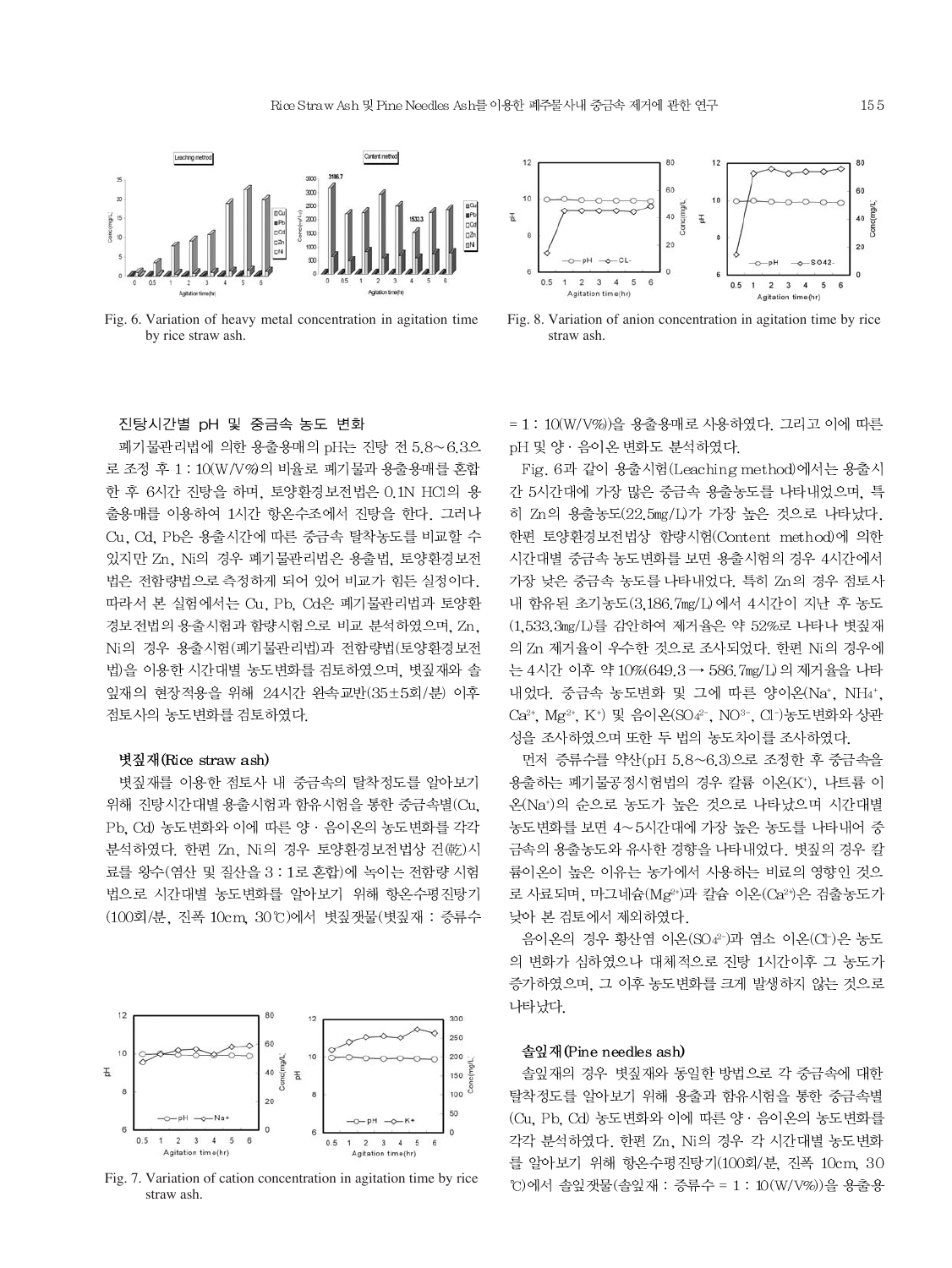

Fig. 9. Variation of heavy metal concentration in agitation time by pine needles ash.



Fig. 9와 같이 용출시험(Leaching method)에서는 용출시 간 5시간대에 가장 많은 중금속 용출농도를 나타내었으며, 특 히 Zn의 용출농도(14.7 mg/L)가 가장 높은 것으로 나타나 볏 짚재와 동일한 결과를 나타내었다. 한편 토양환경보전법상 함 량시험(Content method)에 의한 시간대별 중금속 농도변화 를 보면 용출시험의 경우 4시간에서 가장 낮은 중금속 농도를 나타내었다. 특히 Zn의 경우 폐주물사 내 함유된 초기농도 (3,186.7 mg/L)에서 4시간이 지난 후 농도(1,460.0 mg/L)를 감안하여 제거율은 약 54%로 나타나 솔잎재도 볏짚재와 마찬 가지로 Zn 제거율이 우수한 것으로 조사되었다. 한편 Ni의 경 우에는 6시간 이후 약 34%(649.3 → 430.0 mg/L)의 제거율을 나타내었다.

중금속 농도변화 및 그에 따른 양이온(Na+, NH4+, Ca2+, Mg<sup>2+</sup>, K<sup>+</sup>) 및 음이온(SO<sub>4</sub><sup>2-</sup>, NO<sup>3-</sup>, Cl<sup>-</sup>)농도변화와 상관성을 조사하였으며 또한 두 법의 농도차이를 조사하였다.

솔잎재의 경우 나트륨 이온(Na<sup>+</sup>), 칼슘 이온(Ca<sup>2+</sup>), 칼륨 이 온(K<sup>+</sup>) 순으로 높은 농도를 나타내었는데 이는 볏짚재와 다른 경향을 나타내었다. 이는 솔잎의 경우 모든 영양소를 토양을 통해 얻지만 벼의 경우 사람의 손으로 키우는 작물이다 보니 비료의 영향을 많이 받는 것으로 사료된다.

음이온의 경우 황산염 이온(SO42-)과 염소 이온(Cl-)은 농도



Fig. 11. Variation of anion concentration in agitation time by pine needles ash.

의 변화가 진탕 5시간 이후 나타났으며, 염소 이온(Cl-)보다 황 산염 이온(SO4<sup>2-</sup>)의 농도변화가 큰 것으로 나타났다.

# 볏짚재 및 솔잎재를 이용한 점토사의 재활용 가능성 검토

폐기물관리법에 일반폐기물로 판정이 난 점토사가 성토용으 로 사용될 경우 현행 법률상 토양환경보전법의 우려기준을 만 족해야 하는데 일반적으로 Zn의 농도가 기준을 초과하는 경우 가 많다. 따라서 본 연구에서는 볏짚 및 솔잎재의 현장적용을 위해 강우가 토양 내 통과시간을 감안한 완속교반(35±5회/ 분)을 통해 현장에서 직접 적용할 수 있는 방법을 모색하기 위 하여 폐기물관리법에 준하여 폐주물사와 잿물(1:10(W/V%) 을 24시간동안 완속교반(35±5회/분)한 결과 Fig. 13과 같이 볏짚재의 경우 Zn 35.9%, Ni 5.0%의 제거율을 보였으며, 솔 잎재의 경우 Zn 37.4%, Ni 4.7%의 제거율을 보여 성토 전 · 후에 사용이 가능할 것으로 판단되며, 볏짚재와 솔잎재를 같이 사용할 경우 pH가 낮은 솔잎재부터 사용하는 것이 중금속 제 거에 유리할 것으로 판단된다.

#### 점토사의 재활용 시 문제점

점토사를 성토재로 재활용할 경우 가장 곤란한 점이 점토사 자체의 색깔과 강우 시 유출되는 침출수의 색도로 인한 민원이 많이 발생하고 있는 실정이다.

 $12$ 



Fig. 10. Variation of cation concentration in agitation time by pine needles ash.



30